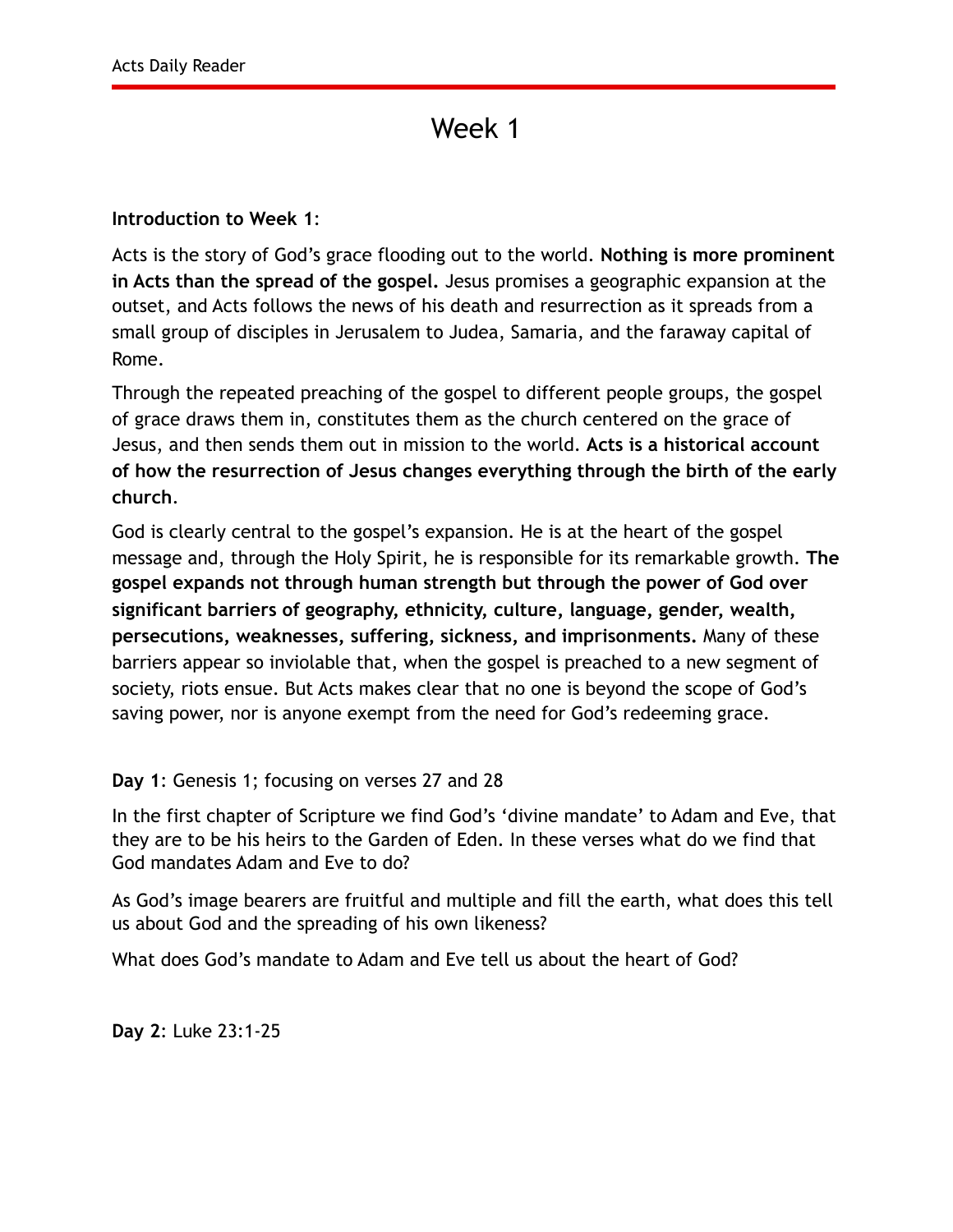Acts is the second part of a two-volume work, with the Gospel of Luke being the first volume. The Gospel of Luke ends with Jesus's crucifixion, resurrection, and ascension which will be the launching pad for the Book of Acts.

Put yourself in the shoes of Jesus's disciples as we read about his crucifixion. As the disciples witness the trial and crucifixion of the man they have come to believe and trust is the Messiah and Savior, what is the impact on their faith? What would your reaction have been?

**Day 3**: Luke 23:26-56

Jesus had taught a great deal about the kingdom of God but the disciples are witnessing his death. How can the kingdom of God advance if the man God sent has been crucified? What confusions would you have struggled with if you were one of Jesus's disciples?

**Day 4**: Luke 24:1-35

The spark that lights the wildfire of the book of Acts starts with, "but when they went in they did not find the body of Jesus Christ." There is an angst filled with excitement in these verses, what did you feel as you read the first half of this chapter? If what Jesus said about his death and subsequent resurrection were true, what does this mean for the advancing of God's kingdom? If death cannot hold the man God sent to advance his kingdom, what can hinder the advancement God's rule and reign?

**Day 5**: Luke 24:36-52

Jesus appears to his disciples and gives them a similar mandate to what we find in Genesis 1; "Repentance and forgiveness of sins should be proclaimed in his name to all nations…You are witness of these things."

Like the divine mandate in Genesis 1, God's mandate is to send his image bearers and believers to "proclaim his name to all nations beginning from Jerusalem." If you were one of Jesus's disciples having witnessed his teaching, crucifixion, death, and resurrection; what would you reaction to Jesus's mandate have been?

What does Jesus's command to proclaim his name to all the nations say about the heart of God?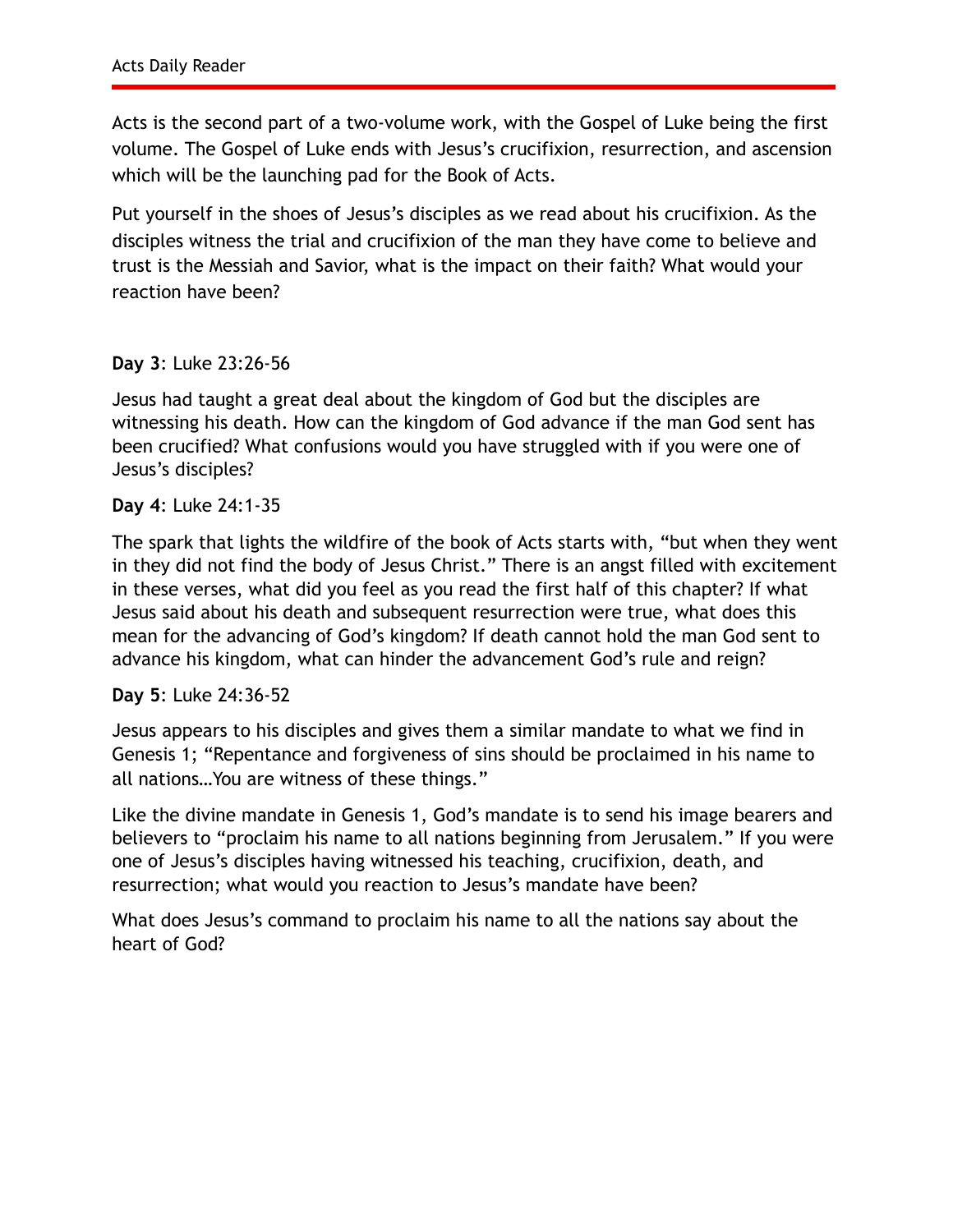You Will Be My Witnesses

### Acts 1:1-26

**Day 1**: Acts 1:1-5

**Day 2**: Acts 1:6-10

**Day 3**: Isaiah 43:1-13 focusing on verse 10

**Day 4**: 1 John 1:1-10 (focusing on verse 1-3)

**Day 5**: Acts 1:12-26

### **After Each Daily Reading, ask these questions**:

What do these verses teach me about God?

What do these verses say about me?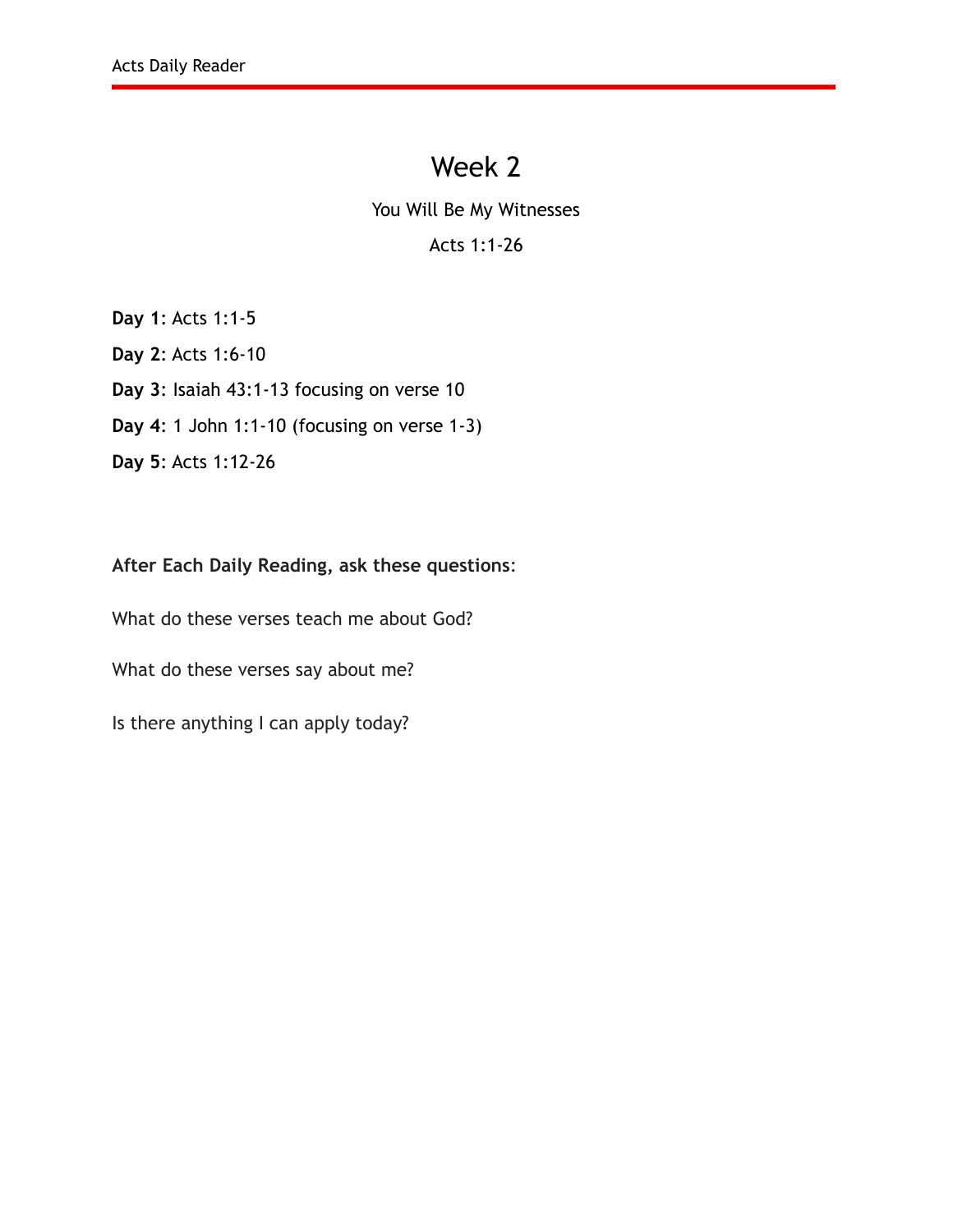Pentecost

Acts 2:1-47

**Day 1**: Acts 2:1-13

**Day 2**: Acts 2:14-47

**Day 3**: Genesis 11:1-9

**Day 4**: Romans 3:9-26

**Day 5**: 1 Corinthians 1:-18-31

#### **After Each Daily Reading, ask these questions**:

What do these verses teach me about God?

What do these verses say about me?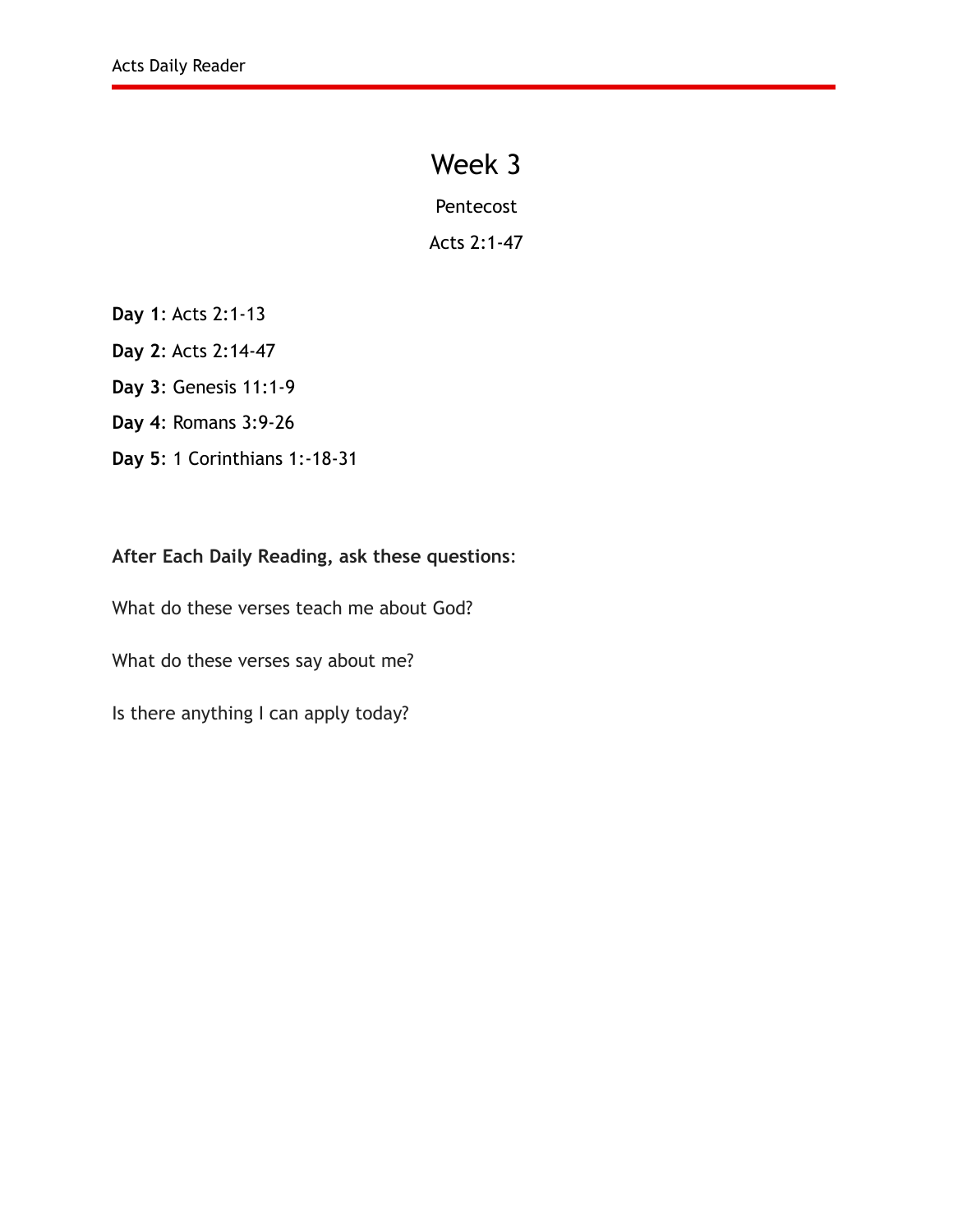Growing Witness and Opposition

### Acts 3:1-5:42

**Day 1**: Acts 3:1-26

**Day 2**: Acts 4:1-22

**Day 3**: Acts 4:23-37

**Day 4**: Acts 5:1-16

**Day 5**: Acts 5:17-42

#### **After Each Daily Reading, ask these questions**:

What do these verses teach me about God?

What do these verses say about me?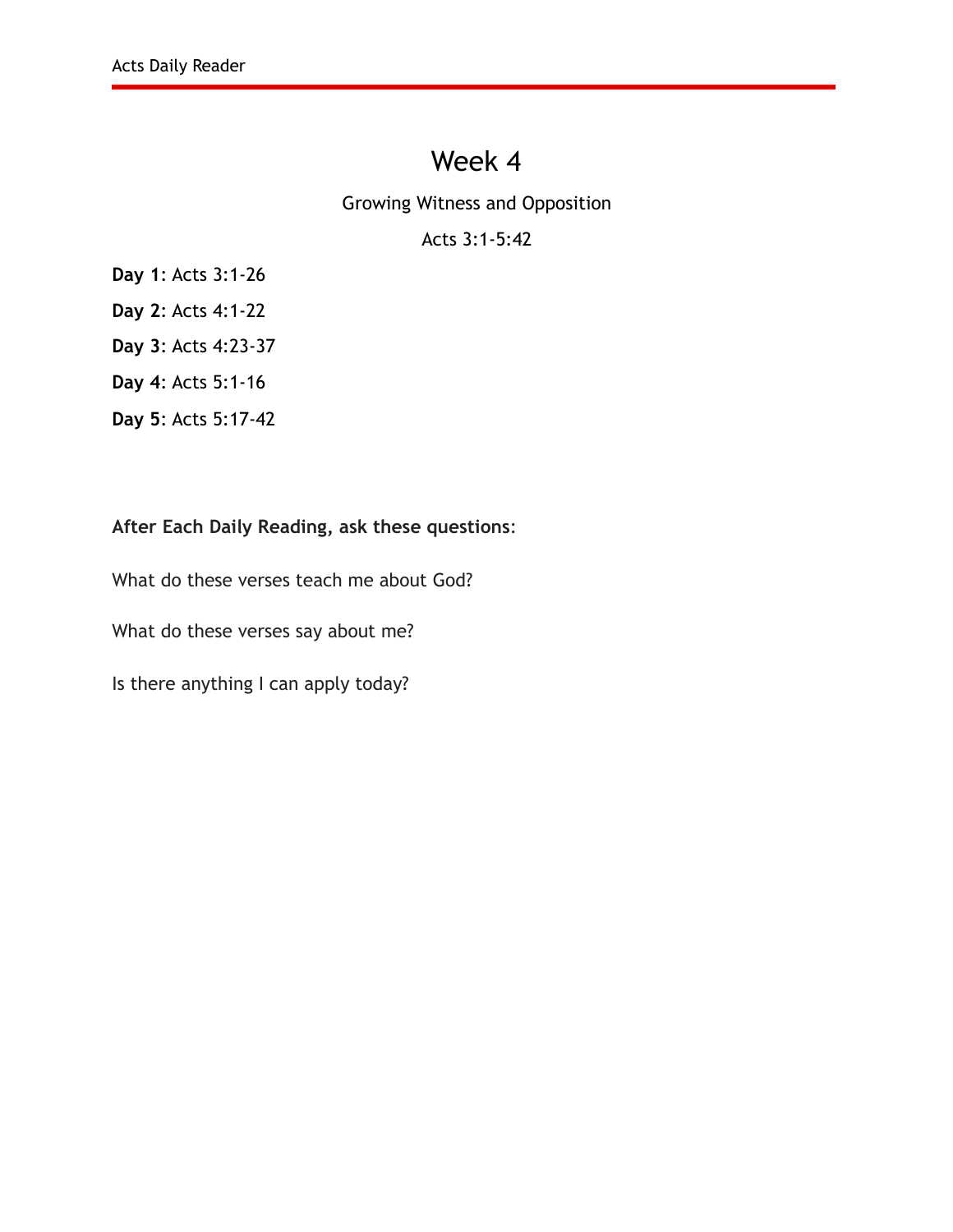Stephen

Acts 6:1-7:60

- **Day 1**: Acts 6:1-15
- **Day 2**: Acts 7:1-30
- **Day 3**: Acts 7:30-60
- **Day 4**: Deuteronomy 18:15-22
- **Day 5**: 2 Corinthians 5:21

**After Each Daily Reading, ask these questions**:

What do these verses teach me about God?

What do these verses say about me?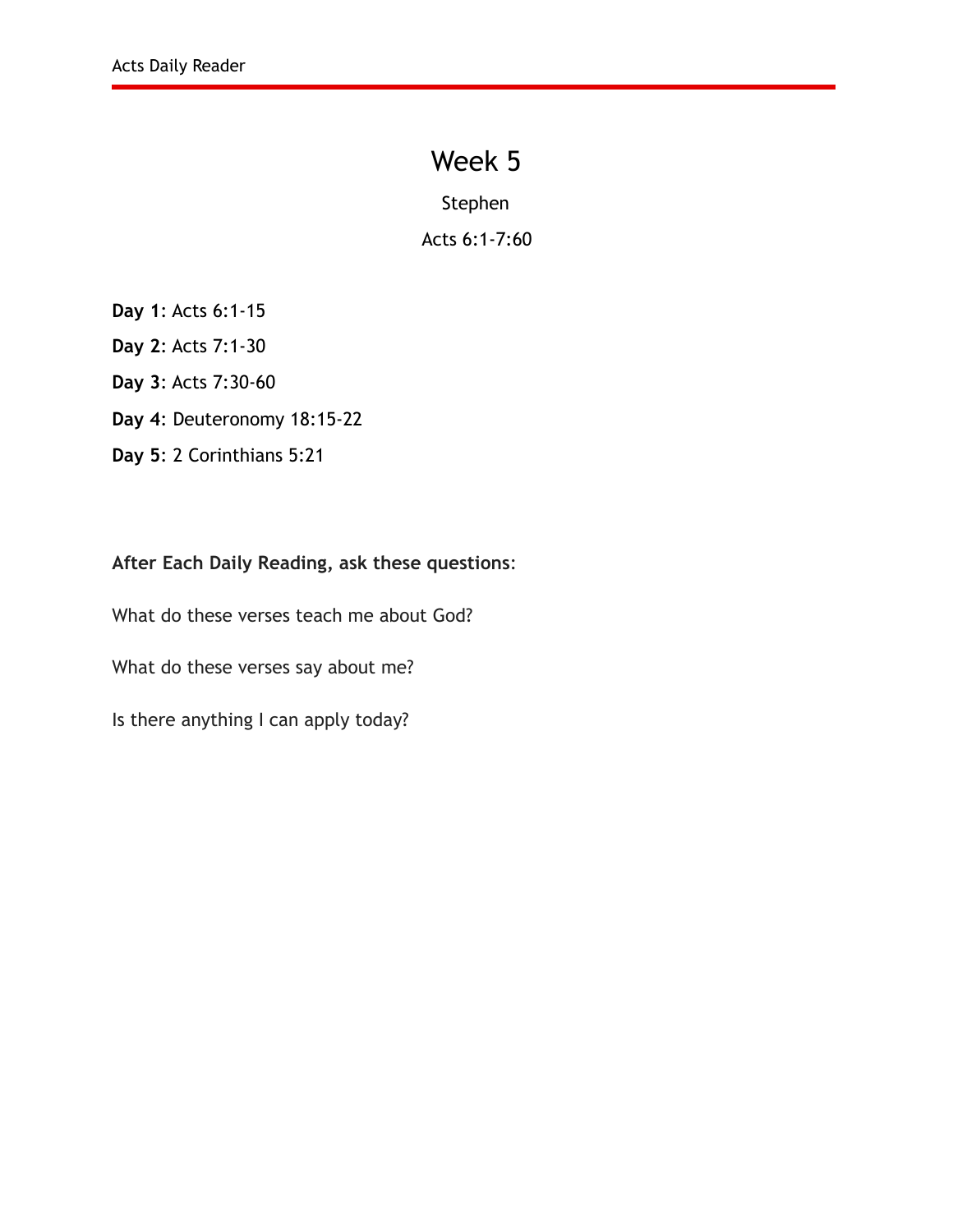Saul Acts 8:1-9:31

- **Day 1**: Acts 8:1-25
- **Day 2**: Acts 8:26-40
- **Day 3**: Isaiah 53:1-12
- **Day 4**: Acts 9:1-19
- **Day 5**: Acts 9:20-31

### **After Each Daily Reading, ask these questions**:

What do these verses teach me about God?

What do these verses say about me?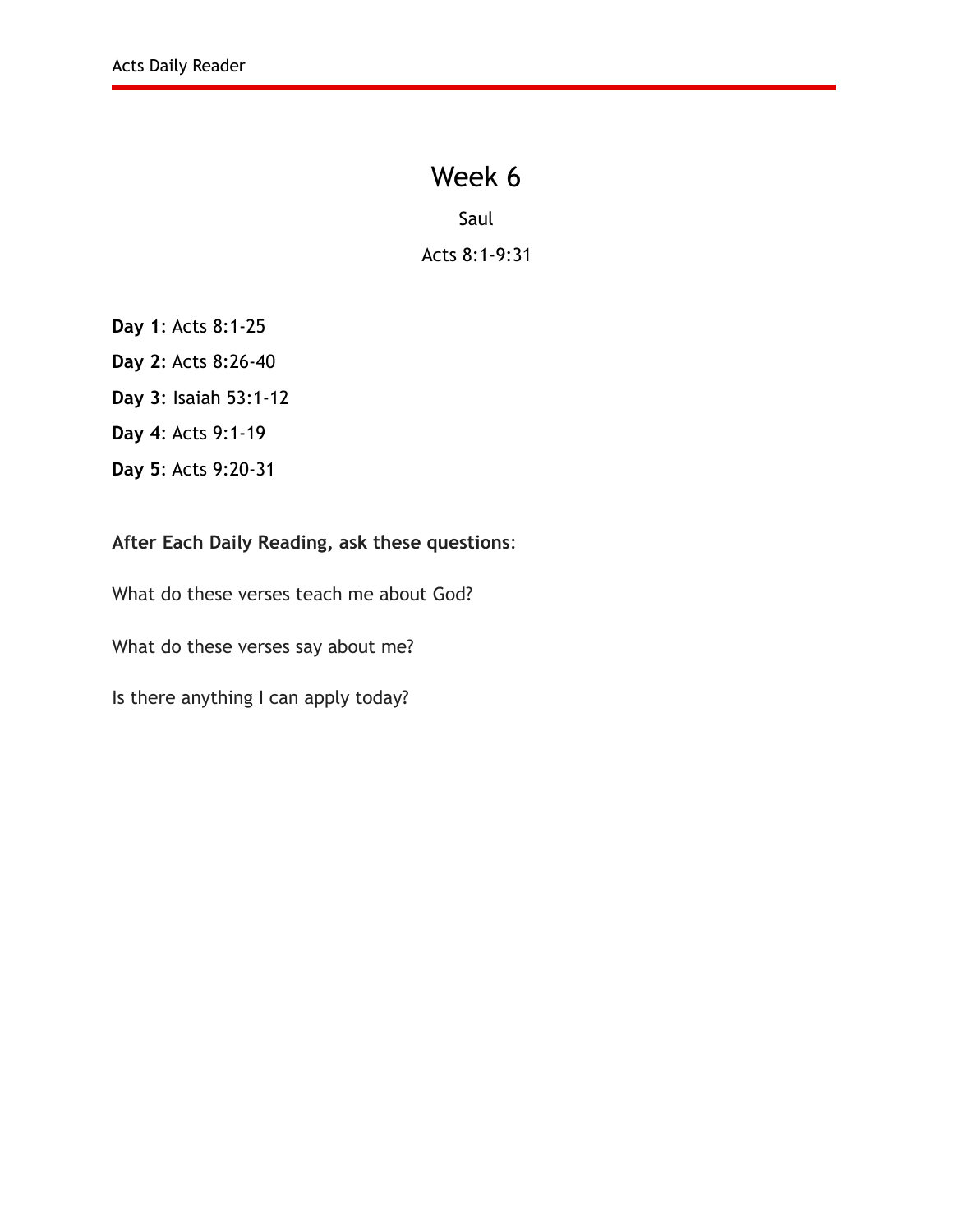The Gospel to the Gentiles

### Acts 9:32-12:25

- **Day 1**: Acts 9:32-43
- **Day 2**: Acts 10:1-33
- **Day 3**: Acts 10:34-48
- **Day 4**: Acts 11:1-30
- **Day 5**: Acts 12:1-25

#### **After Each Daily Reading, ask these questions**:

What do these verses teach me about God? What do these verses say about me?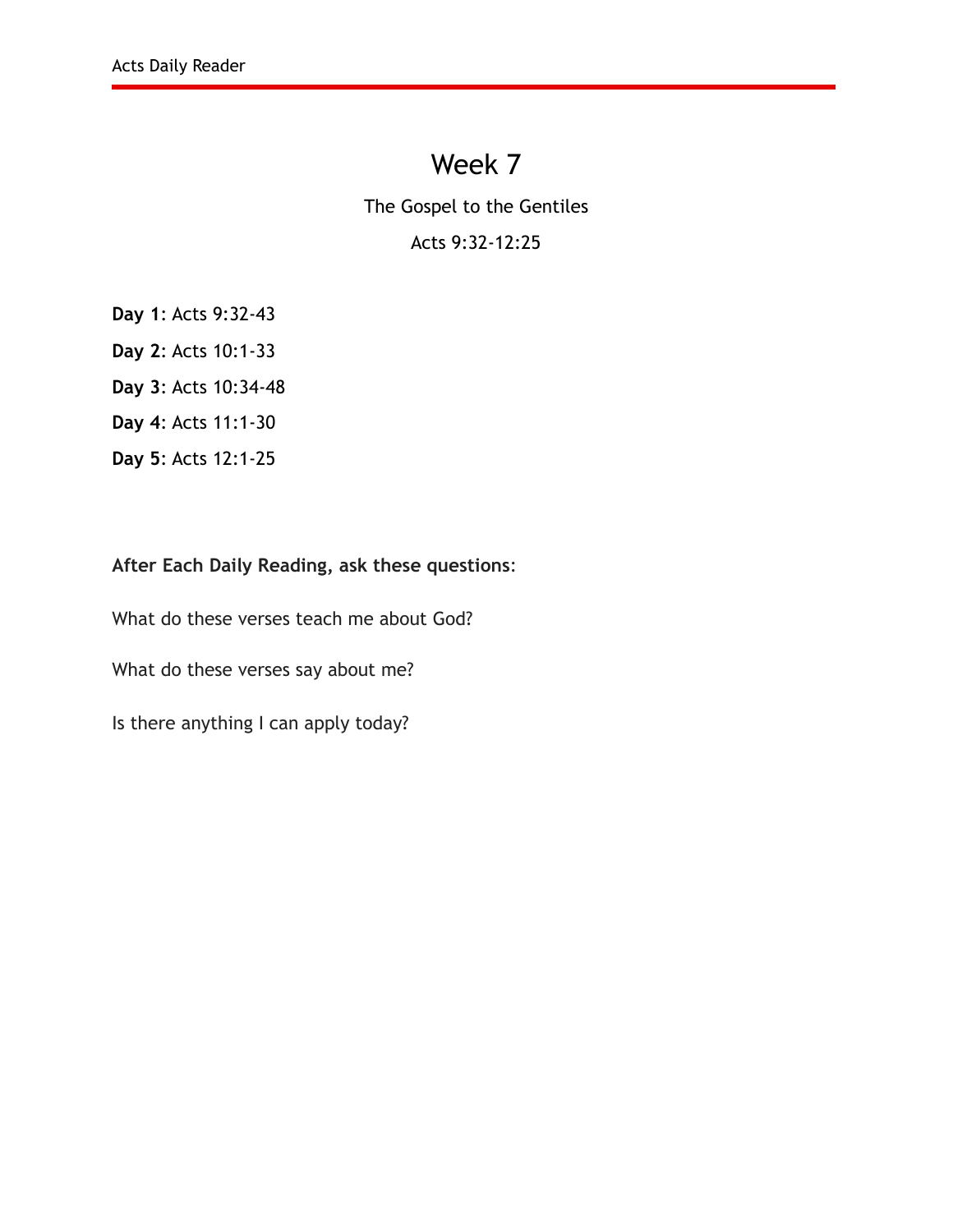Paul and Barnabas Are Sent

### Acts 13:1-14:28

- **Day 1**: Acts 13:1-25
- **Day 2**: Acts 13:26-41
- **Day 3**: Acts 13:42-52
- **Day 4**: Acts 14:1-18
- **Day 5**: Acts 14:19-28

#### **After Each Daily Reading, ask these questions**:

What do these verses teach me about God? What do these verses say about me? Is there anything I can apply today?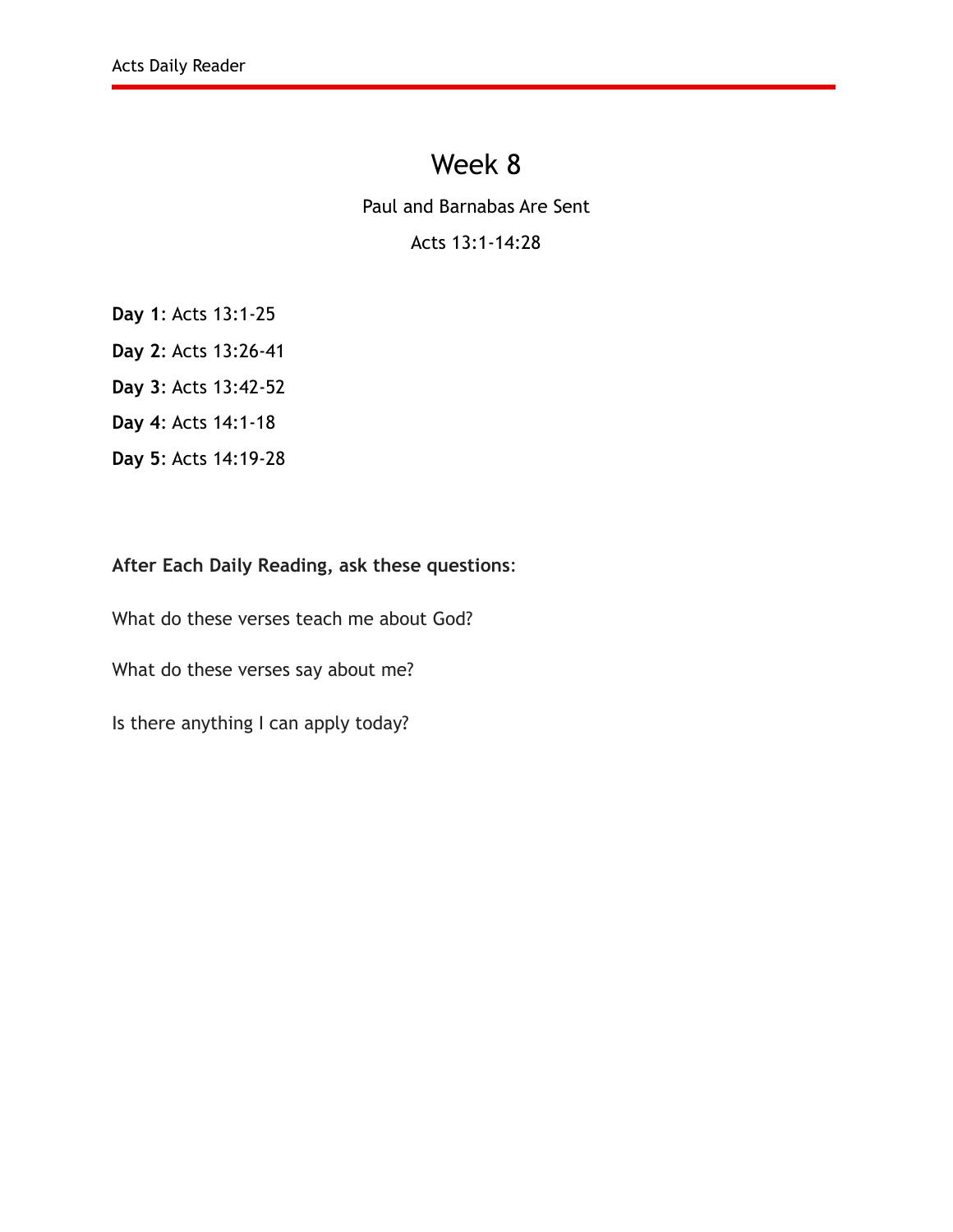The Jerusalem Council

### Acts 15:1-35

**Day 1**: Acts 15:1-21

**Day 2**: Matthew 11:25-30

**Day 3**: Acts 15:22-35

**Day 4**: Galatians 2:1-21

**Day 5**: Galatians 4:1-5:1

### **After Each Daily Reading, ask these questions**:

What do these verses teach me about God?

What do these verses say about me?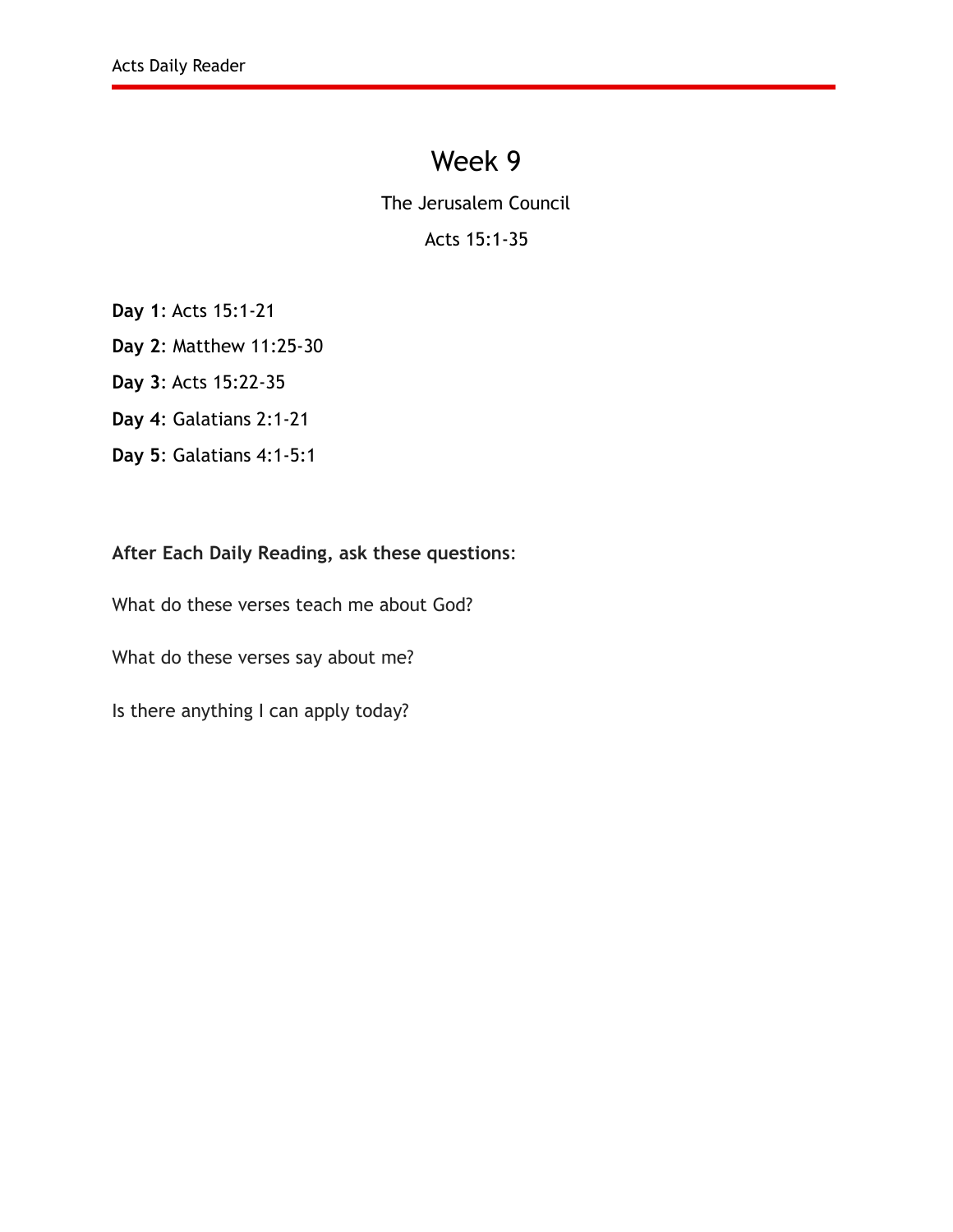#### Paul's Second and Third Missionary Journeys

### Acts 15:36-21:16

**Day 1**: Acts 15:36-16:15

**Day 2**: Acts 16:16-17:34

**Day 3**: Acts 18:1-19:41

**Day 4**: Acts 20:1-38

**Day 5**: Acts 21:1-16

### **After Each Daily Reading, ask these questions**:

What do these verses teach me about God?

What do these verses say about me?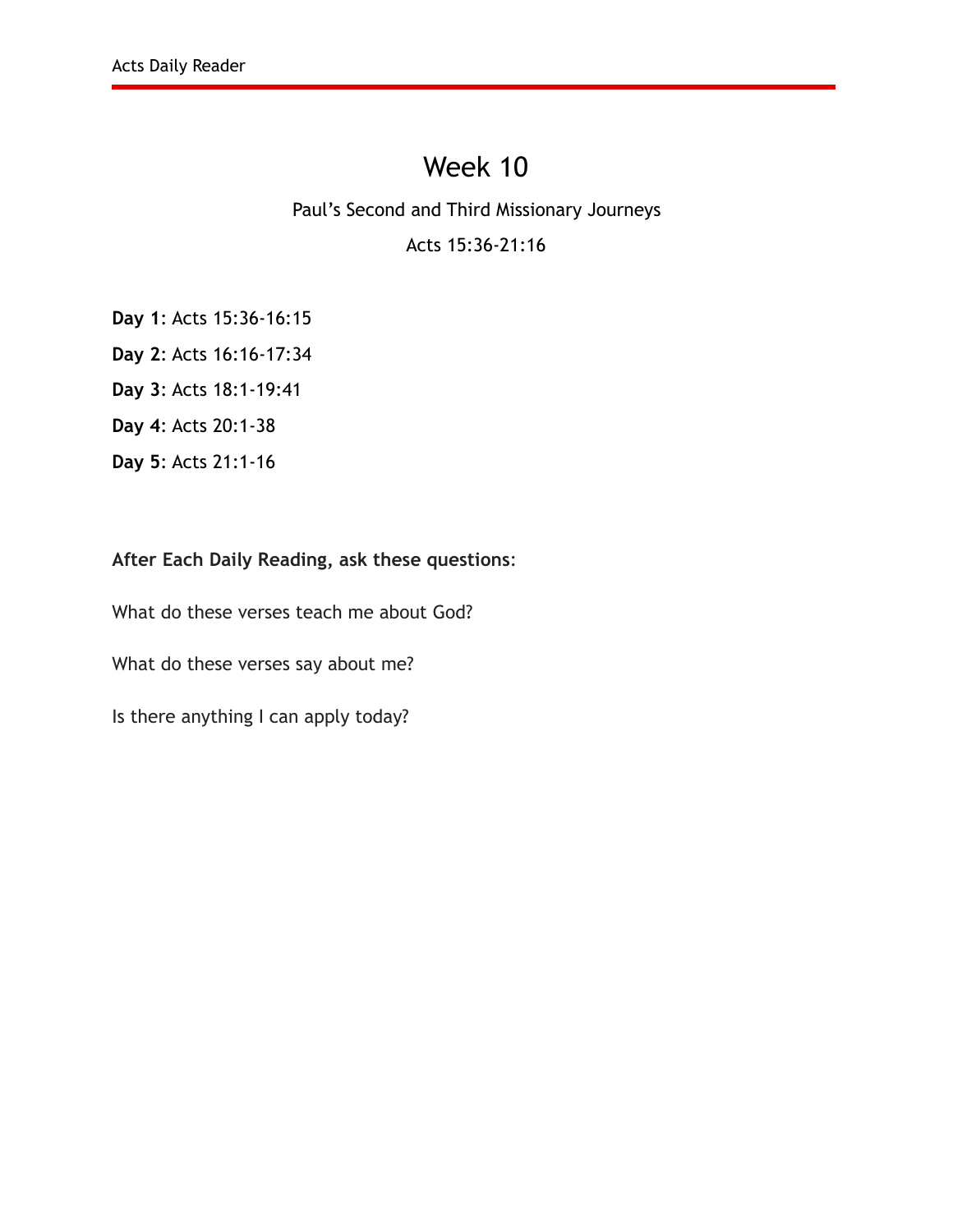The Gospel Goes to Rome

### Acts 21:17-25:27

**Day 1**: Acts 21:1-26

**Day 2**: 2 Corinthians 5:11-21

**Day 3**: Acts 21:27-40

**Day 4**: Acts 22:1-23:11

**Day 5**: Acts 23:12-35

### **After Each Daily Reading, ask these questions**:

What do these verses teach me about God?

What do these verses say about me?